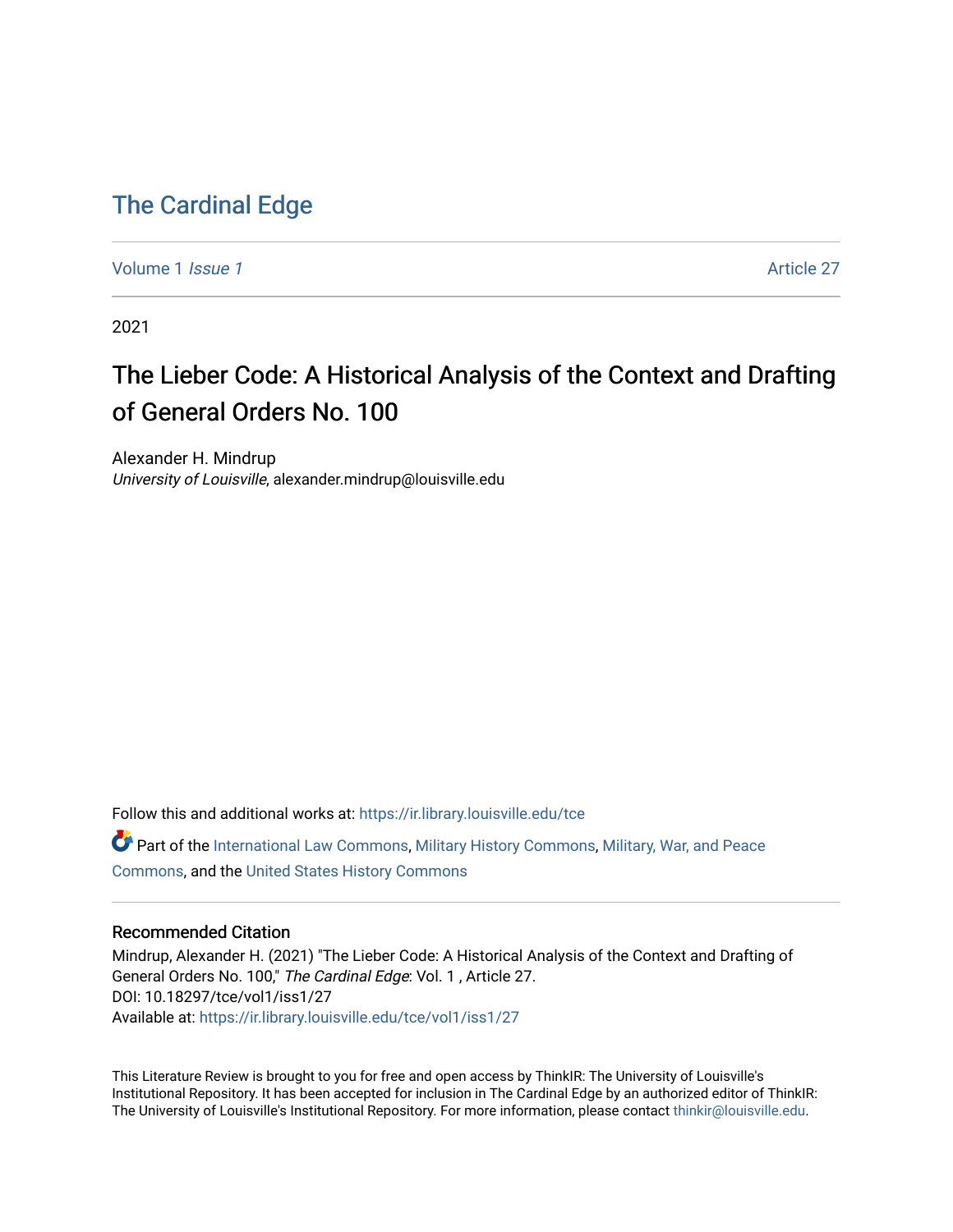### The Lieber Code: A Historical Analysis of the Context and Drafting of General Orders No. 100

#### Cover Page Footnote

In writing this article, I am thankful to several people for their help. First of all, I am thankful to Lieutenant Colonel O. Pete Day (United States Air Force) and his staff of cadre for their example of military service and the valuable lessons on the principles of military combat which were first elucidated in Professor Lieber's code. I am also thankful to the staff at the University of Louisville's Ekstrom Library for the valuable primary and secondary sources they provided. I am thankful to my colleague, Alexandra Michalak, for the opportunity to contribute to the intellectual community at our local university. I especially have a lasting debt to repay to Thomas C. Mackey for his mentorship, leadership, and constant encouragement to press on. His lectures on United States constitutionalism, the Civil War, and Reconstruction greatly helped me place my research in its proper context. I am also grateful to him for reviewing my first draft of this work. Lastly, I am grateful to Anne for her constant encouragement, bearing with the late nights of research, and quiet, steadfast love throughout this process. Thank you.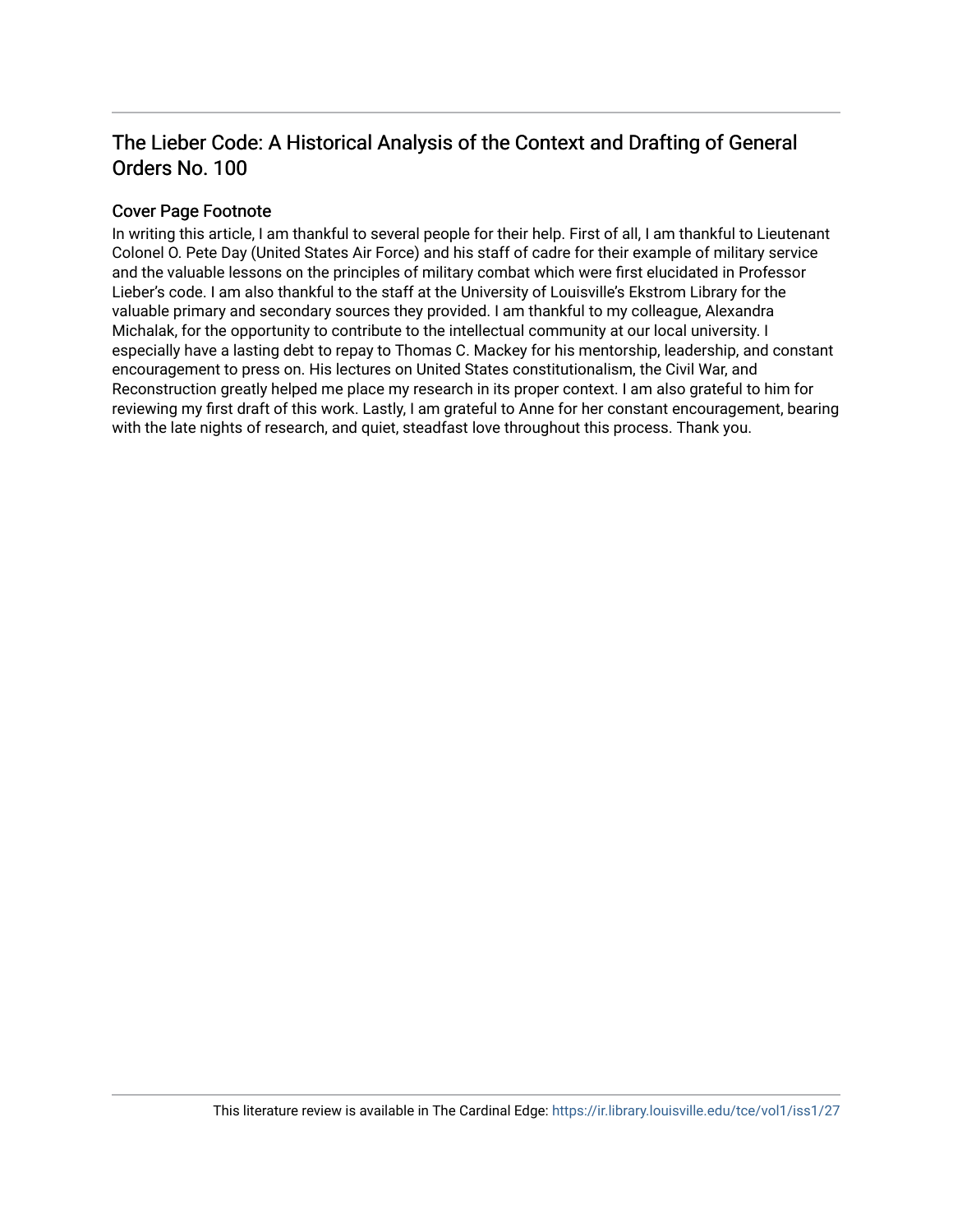# **The Lieber Code: A Historical Analysis of the Context and Drafting of General Orders No. 100**

#### Alexander Mindrup<sup>1</sup>

 $<sup>1</sup>$  The University of Louisville, Louisville, KY, USA</sup>

#### **ABSTRACT**

During the American Civil War, the United States changed in dramatic fashion. The national crisis of the Civil War encompassed all aspects of the United States. In 1862, a forward-thinking German American intellectual named Francis Lieber lobbied the Lincoln administration to update the United States laws of war. On April 24, 1863, President Lincoln issued General Orders No. 100 or "Instructions for the Government of the Armies of the United States in the Field." General Orders No. 100, better known as the Lieber Code, modernized the United States laws of war. Not only that, but the Lieber Code traveled across the Atlantic Ocean and impacted European international and military law for decades after the Civil War.

As a revolutionary document, the Lieber Code was an outworking of President Lincoln's goals for the Union in the Civil War. The Code answered vital questions regarding emancipation and how a massive, modern, biracial, and volunteer army would wage a Civil War against rebellious states. The Lieber Code was often an unsung hero in United States history outside of legal or military history, but upon closer inspection, the Lieber Code was a window into what Lincoln and his cabinet believed about the Civil War. The Lieber Code embodied the answers to the moral, political, constitutional, legal, and international problems that the Union faced. Since the Code played such a key role in the Civil War, this paper investigates the historical and legal context of the Code as well as the drafting and impact of the Code during and after the Civil War.

**KEYWORDS***:* History; International Law; Law; Military History; Military, War, and Peace; United States History

On April 24, 1863, almost two years before the end of the American Civil War, President Abraham Lincoln issued General Orders No. 100: The Lieber Code. The Lieber Code's full name was "Instructions for the Government of the Armies of the United States in the Field." Francis Lieber drafted the Code at the request of President Lincoln's General-in-Chief, Henry Halleck, in order to regulate Union troops and establish doctrine on what was permissible in war. The Code affected how the Union prosecuted the war; and, after the conclusion of the war, international powers used the Lieber Code as a template for their own military regulations.

On a more practical scale, General Orders No. 100 was both an outworking of the Lincoln administration's political strategy and a tool in its policies as the president maneuvered the Union through the complex issues of civil war, emancipation, and reconstruction. In light of such a complex and rich history, this paper investigates the historical context, drafting, and content of General Orders No. 100.

The American War of Independence and the American Civil War occurred relatively close together in the chronology of United States military history, ending within 85 years of each other. Although the antebellum United States experienced political and cultural changes, those changes were rooted in eighteenth century developments and beyond. Indeed, the War of Independence was the crucible through which United States policies and opinions on war began to crystalize.

American colonists in the eighteenth century assumed that a common international law governed the nations. The colonists functioned from the European-Christian worldview that developed into what became known as western thought. Prior to the development of eighteenthcentury Anglo-American international law, Europe grappled with the concept of warfare. War was, by nature, a conglomeration of violence, chaos, ambition, and power; however, war was more than simple violence. War was a power struggle between at least two belligerent parties. Christian theologians and intellectuals sought to understand how war was permissible in a worldview that valued peace, goodwill, and self-denial. Since the ancient times of Abraham and the pagan kings of Canaan, the biblical narrative included war.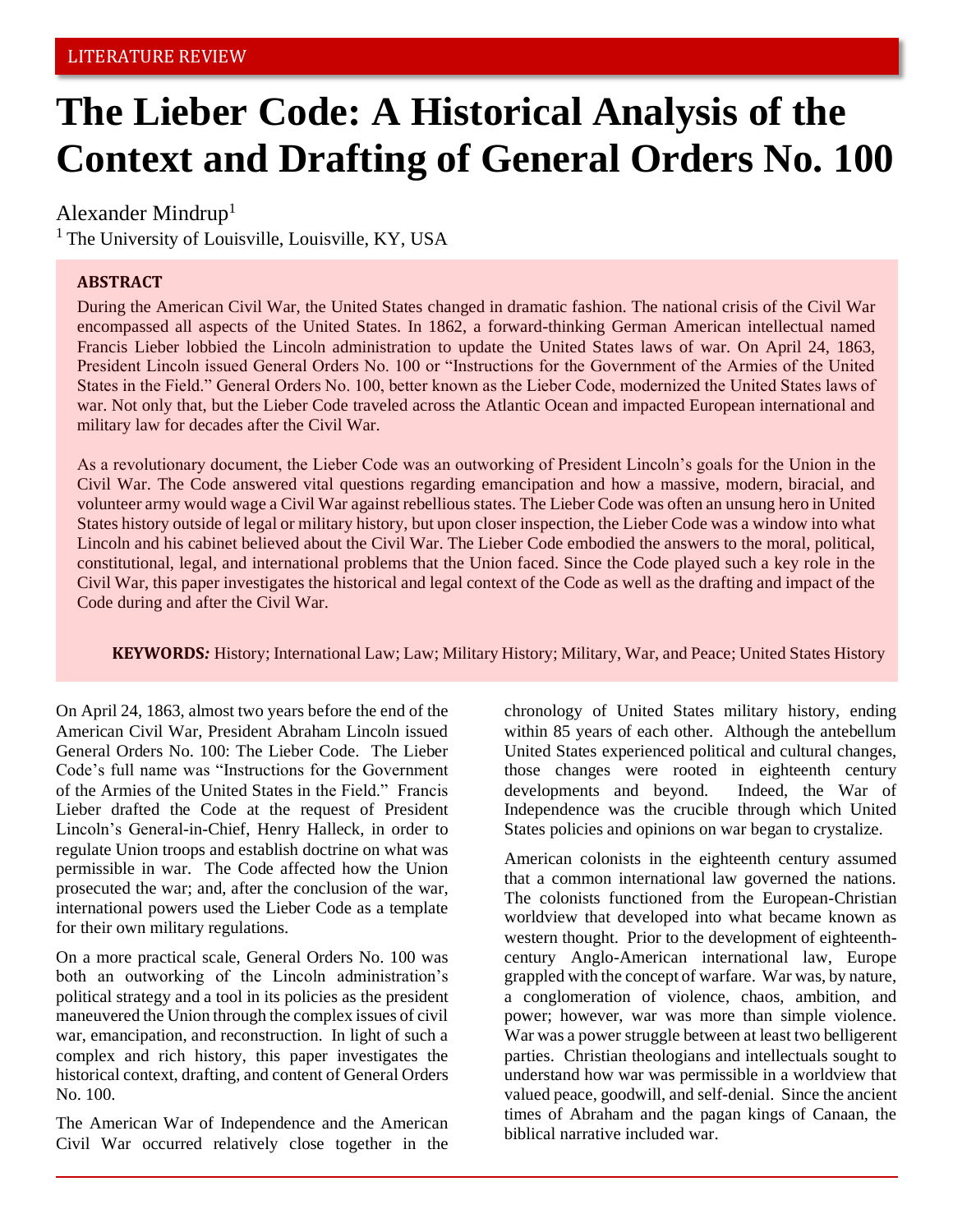The doctrine of "just war" developed out of this paradox. The rudimentary theory of just war postulated that, in each war, there was a belligerent side which fought for just reasons and another side which fought for unjust reasons. The theory assumed that war was a conflict between good and evil. Right and wrong were relevant values and if a belligerent nation was in the right, the just war theory allowed that nation to fight its war. The just war doctrine related to the Christian notion of justified personal violence through self-defense. However, the catch was "there could only be one just side in a war."<sup>1</sup> The whole matter of just warfare hinged upon the question of which cause was just. Of course, if one side was victorious, the victors claimed their cause as just. Unfortunately, if a belligerent army believed its cause was just, then it was unclear what limits the just war theory should or could place upon a military's actions. If both belligerents believed they fought for a just cause, then they could punish the evil actions of their respective opponents with military force and retribution. However, if the party which perceived itself to be wronged, lashed out in reprisal at its antagonists, nothing restrained the antagonists (the original perpetrators) from retaliating at the retribution they received with further "justified" violence. Each side believed itself to have the moral high ground. Thus, any act of retribution was permissible to punish the opposing "evil" belligerents and to bring about the justice of one's cause. Furthermore, in the pursuit of justice, nearly any action was permissible so long as it was "necessary" to achieving justice.<sup>2</sup> The religious wars of medieval Europe exemplified the dangers of such a theory.<sup>3</sup>

Enlightenment philosophers recognized the danger of this medieval just war formula. Witt described the Enlightenment diplomat Emmerich de Vattel as capturing the "new spirit of European warfare."<sup>4</sup> Vattel solved the dilemma of which belligerent was acting justly by severing the idea of justice from war entirely. Of course, justice was mutually exclusive in war, and only one of the belligerents could have been fighting a just war. But that was unrelated to the practical application of military power in war. For humanity's sake, Vattel claimed warring parties should set aside their convictions of justice and wage war according to a strict set of rules. The rules which Vattel set forth confined war to a gentleman's game, much like Benjamin Franklin's comparison of war

and chess. Vattel prescribed that war was strictly between the opposing combatants. The rules restrained war from entering into retributive contests fueled by convictions of justice which descended into greater and greater degrees of bloodshed. Witt described this as "moral neutrality" and "separating means and ends."<sup>5</sup> No matter how righteous the end, the rules of war still limited the means to achieving that end.

By the eighteenth century, Europe and the American colonies accepted Vattel's rules for conduct in war. Enlightenment humanitarian constraints on war established the parameters in which the infant United States grew up. The doctrine of "civilized" or limited warfare was the foundation upon which the United States built its early military tradition.<sup>6</sup>

In the American War of Independence and the War of 1812 the United States utilized the Enlightenment's humanitarian framework for war. Military and international law developed in several ways in the late eighteenth and early nineteenth centuries; however, three key debates between Great Britain, France, and the fledgling United States were fundamental to the context of the American Civil War. While the debates may have appeared to be unrelated, they impacted the Lincoln administration's view of military law and formed the legal context in which Lieber wrote General Orders No. 100. The first debate dealt with free shipping, blockades, and international naval law.

At the turn of the nineteenth century, the United States' naval power proved insignificant in comparison to the European heavyweights of France and Great Britain. Thus, as the United States economy expanded and private trading vessels sailed across the globe, the United States turned to international naval law to protect its private interests abroad. When Great Britain and France fought against each other, the United States attempted to tread the thin line of neutrality. Britain and France routinely seized vessels belonging to neutral nations if those vessels sailed for the ports of their respective enemies. Many times, those vessels were United States merchant ships. Denying material goods from an enemy was an excellent military strategy, but it did not appeal to United States merchants or the United States government. The United States questioned what right belligerent nations had to seize and search ships flying the flag of a neutral nation.

United States military and international law and how the Lieber Code affected those traditions.

<sup>2</sup> Witt, *Lincoln's Code*, 17.

<sup>1</sup> John F. Witt, *Lincoln's Code: The Laws of War in American History* (New York, NY: Free Press, 2012), 17. The most important work on the Lieber Code was *Lincoln's Code: The Laws of War in American History*, published in 2012 by John Fabian Witt, the Allen H. Duffy Class of 1960 Professor of Law at the Yale Law School. Witt explained at great depths the traditions of

<sup>3</sup> *Ibid*., 16.

<sup>4</sup> *Ibid*., 16.

<sup>5</sup> *Ibid*., 18.

<sup>6</sup> *Ibid*., 19.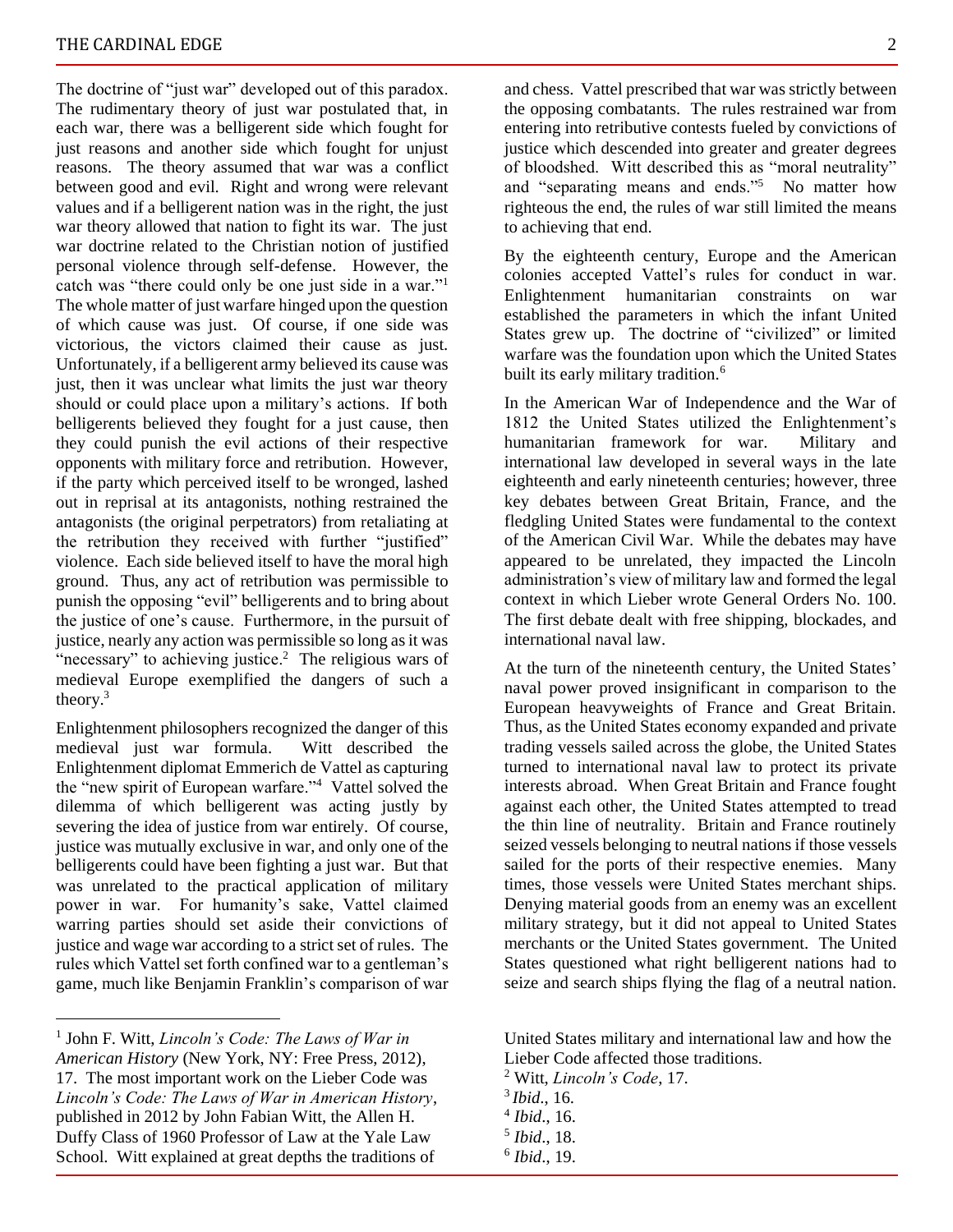Furthermore, if a nation declared a blockade on another's port, it was unclear what responsibility a neutral nation had to recognize that blockade.

A common saying in the United States was that "free ships make free goods." The saying summarized the goal of United States international policy to establish neutral shipping protections under international law; however, results were slow. It was not until 1856 after decades of arduous debate, that neutral shipping and the United States mantra of "free ships make free goods" became international policy. In the Declaration of Paris of 1856, Britain, France, and several other nations "pledged that neutral flags would cover enemy goods except for contraband."<sup>7</sup> In addition, "neutral goods were not liable to capture when found aboard an enemy vessel, and that blockades had to be 'effective.'"<sup>8</sup> If European nations went to war, international law protected neutral shipping and United States merchants could continue trading unmolested. The Declaration required neutral ships to respect a blockade only if nations deemed the blockade to be "effective." The powers of Europe resolved the debate 44 years after the start of the War of 1812. Witt noted that "the neutral rights principles for which the United States went to war in 1812 seemed at last to have become the governing rules for war on the high seas."<sup>9</sup> However, this issue would surface again in 1861 with the advent of the Civil War, except this time the United States was on the opposite end of the issue. The recognition of neutral shipping rights under international law, which the United States had fought so hard for, no longer protected the nation's merchant fleet; it restricted the actions of the United States Navy.

The second key debate of the 1776-1820 era centered around slaves in wartime. According to Vattel's civilized rules of war, armies could not confiscate civilian property. If armies did so, the rules of war required that armies compensate civilians. American slaveowners believed their slaves were property. As property, slaveowners claimed that the international laws of war protected their slaves from confiscation. United States chattel slavery had the problem of identifying slaves as both property and people, depending on the context. But the British military viewed slaves as people they should free and not as property they should protect. Thus, the British military freed slaves and claimed their actions were in accordance with the laws of war.

From 1776-1783 and from 1812-1815, British commanders recruited American slaves to help them in wars against the United States. In return for helping the British, slaves could receive their freedom. United States slaveholders protested that the British actions violated the laws of war. Thomas Jefferson took such a position in the Declaration of Independence where he decried the British for "excit[ing] domestic insurrections amongst us."<sup>10</sup> The Virginia State Constitution also accused King George III of "prompting our negroes to rise in arms against us."<sup>11</sup> Jefferson and his fellow Virginian politicians believed that slaves were private property and the laws of war protected slaves from confiscation. Furthermore, Jefferson argued that it was against the rules of war for an invading army to incite slaves to rebel against their masters. John Quincy Adams took the same position after the War of 1812 when he fought for British repayments to United States slaveholders who lost slaves in the war. Eventually, Great Britain capitulated to the United States' demands and provided a lump sum to the United States government.

The debate cemented the American tradition, in the Declaration of Independence no less, that the laws of war protected slaves as private property. Later in his life, however, John Quincy Adams changed his position on the status of slaves in wartime. Adams acknowledged that slaves did not receive special protection under the laws of war. Witt explained that Adams "would decide that the laws of war gave armies and presidents and nations the power to emancipate slaves in wartime."<sup>12</sup> While Adams' position was in the minority at the time, his opinions served as an omen of what was to come.

The third and final military law issue of the antebellum era was how governments should treat rebellions and whether they should grant prisoner of war status to rebels. When the American colonies resisted against Great Britain on April 19, 1775 at the Battles of Lexington and Concord, the British government viewed the American colonists as rebels and traitors. As such, American militiamen and members of the Continental Congress were under threat of death for treason. During the American War of Independence, the British captured many American soldiers. The question was whether the captured soldiers were traitors or prisoners of war. The law stipulated that the captured rebellious soldiers were traitors, and that the British should execute them. In reality, mass executions for traitors did not happen. Witt explained that, "From the very beginning of the war, Washington announced his intention to treat British prisoners by exactly the same 'rule' the British adopted

<sup>7</sup> *Ibid*., 133.

<sup>8</sup> *Ibid*., 133.

<sup>9</sup> *Ibid*., 133.

<sup>10</sup> Thomas Jefferson, *The Declaration of Independence*, (1776).

 $11$  Virginia Constitution (1776).

<sup>12</sup> Witt, *Lincoln's Code*, 78.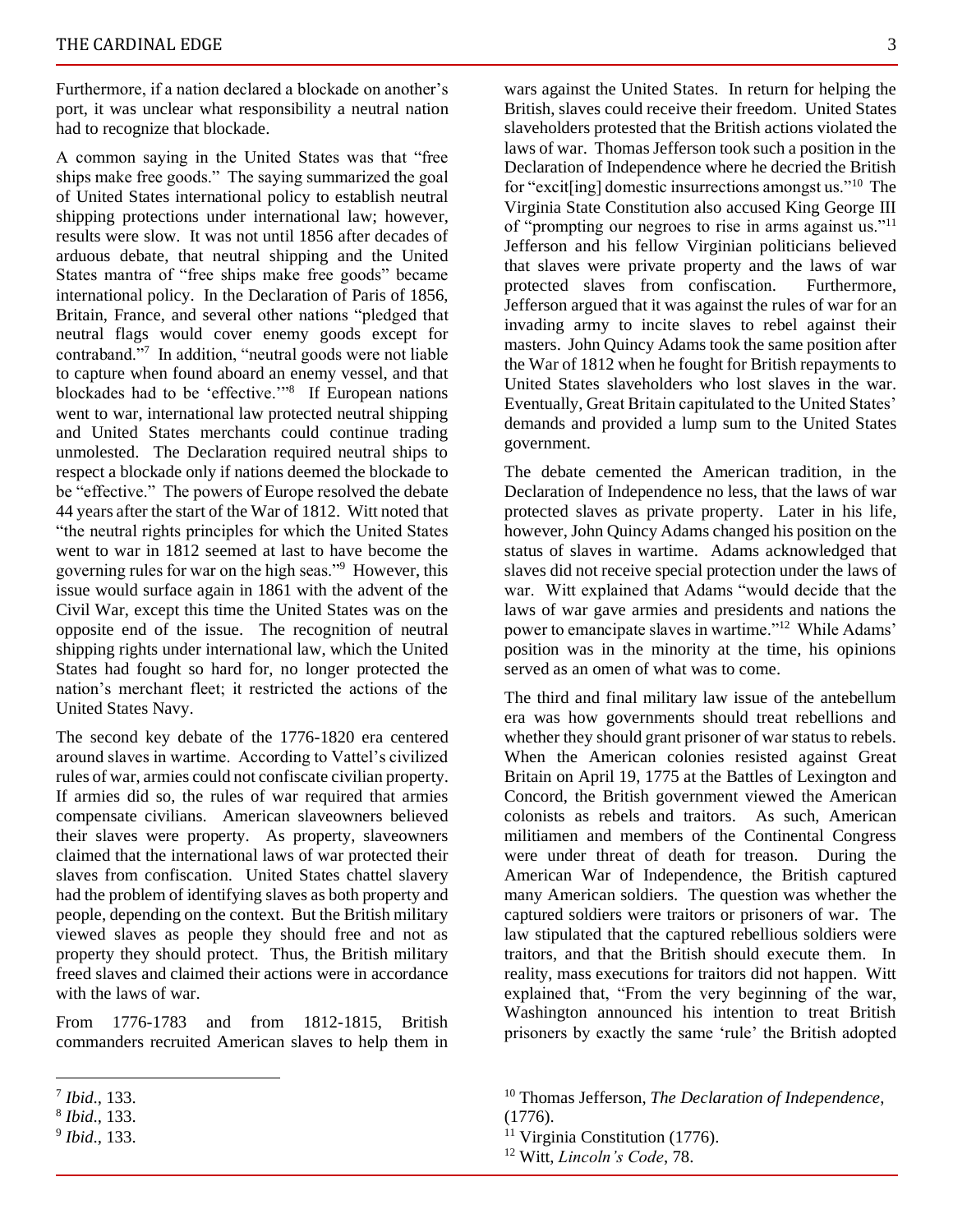for Americans in their hands."<sup>13</sup> Thus, the practical outworking of British policy toward American prisoners was not summary execution for treason. While the legal rationale remained unclear since the Continental Army was a rebellious army, the actual events of the American War of Independence resulted in a workable solution in the context. The British and American governments captured and exchanged prisoners during the war, much like two peer European nations would have done. Executions did take place, but those were primarily for spying rather than for treason. While this option was the most practical path to choose for both the Continental Army and the British, some legal ambiguities remained. Nations only granted prisoner of war status to armed combatants who fought for another nation engaged in war. Thus, by granting prisoner of war status to American soldiers, the British government implicitly recognized the Continental Congress as a legitimate government. The solution to this legal conundrum was not immediately clear. While the practical policy that the armies observed on the ground worked itself out, the unanswered questions would resurface in the Civil War.

On March 4, 1861, Chief Justice Roger B. Taney inaugurated Abraham Lincoln as the sixteenth president of the United States. The Civil War began one month later on April 12 when Confederate forces attacked Fort Sumter in the harbor of Charleston, South Carolina. With the advent of the Civil War, two figures loomed large in the development of international and military law. The first was President Lincoln. Witt explained that "It is one of the most enduringly striking features of the United States' greatest wartime president that he came into office with virtually no prior experience of war."<sup>14</sup> But what Lincoln lacked in experience, he made up in aptitude. Although the president was ignorant regarding the laws of war and foreign relations, he learned quickly and assembled both a cabinet and a war department of individuals who compensated for his lack of experience.<sup>15</sup> With that team supporting him, Lincoln's leadership was critical in establishing Union policies in the midst of a civil war. Even though Lincoln may have been an unlikely candidate for president in 1860 and despite his inexperience in war, the second major figure dealing with

<sup>17</sup> Aviam Soifer, "Facts, Things, and the Orphans of Girard College: Francis Lieber, Protopragmatist," *Cardozo Law Review* 16, no 6 (1995): 2305.

military law in 1861 was similarly unlikely but no less qualified.

Francis Lieber was born in Berlin, Germany on March 18, 1800. During his lifetime Lieber fought in two separate military conflicts including the Battle of Waterloo and the Greek War of Independence. Lieber experienced the horrors of war and suffered wounds himself. The romantic's glorified image of war did not disillusion Lieber, but he did believe that war was a stage upon which men demonstrated the highest values of courage and honor. War was neither all victories nor all medals, nor an end in and of itself. Rather, the goal of war was to achieve something for one's own nation. In this view, Lieber understood war to be what the military theorist Carl von Clausewitz defined it as. Namely war was "a duel on an extensive scale," as both groups attempted to exert their will on the other and "compel the other to serve his will."<sup>16</sup>

Under the pressure of an authoritarian Prussian state, Lieber left Europe and immigrated to the United States, longing to participate in United States academia. Lieber was, if nothing else, a thinker and a writer. Law professor Aviam Soifer stated that "Lieber was indeed always scrambling, always proposing projects and looking for work, always reading and thinking and investigating."<sup>17</sup> Perhaps one of his most apparent qualities was his selfpromotion. Lieber maintained a wide correspondence and became connected with several elites in the United States hoping to use his learning and intellect in a professorship. After years of searching and participating in reforms and projects, he received a professorship position at South Carolina College in 1835.

Over the next two decades he became a well-respected intellectual and professor; however, he despised the South. Lieber believed in the American ideals of freedom and personal rights, especially the right of private property. He possessed strong anti-slavery opinions but kept them to himself. He did own slaves in South Carolina but did so to assimilate into southern culture.<sup>18</sup> Lieber was alone and uncomfortable in the South. Although it was an intellectually productive time for him at South Carolina College, he often journeyed north. The politics of higher education in a slave state placed Lieber

<sup>18</sup> Charles R. Mack and Henry H Lesesne, *Francis Lieber and the Culture of the Mind: Fifteen Papers Devoted to the Life, Times, and Contributions of the Nineteenth-Century German-American Scholar, with an Excursus on Francis Lieber's Grace. Presented at the University of South Carolina's Bicentennial Year Symposium Held in Columbia, South Carolina, November 9-10, 2001* (Columbia, SC: University of South Carolina Press, 2005), 5.

<sup>13</sup> *Ibid*., 22.

<sup>14</sup> *Ibid*., 141.

<sup>15</sup> *Ibid*., 142, 146.

<sup>16</sup> Carl von Clausewitz, *On War*, trans. Michael Howard and Peter Paret, (Princeton, NJ: Princeton University Press, 1976), 43.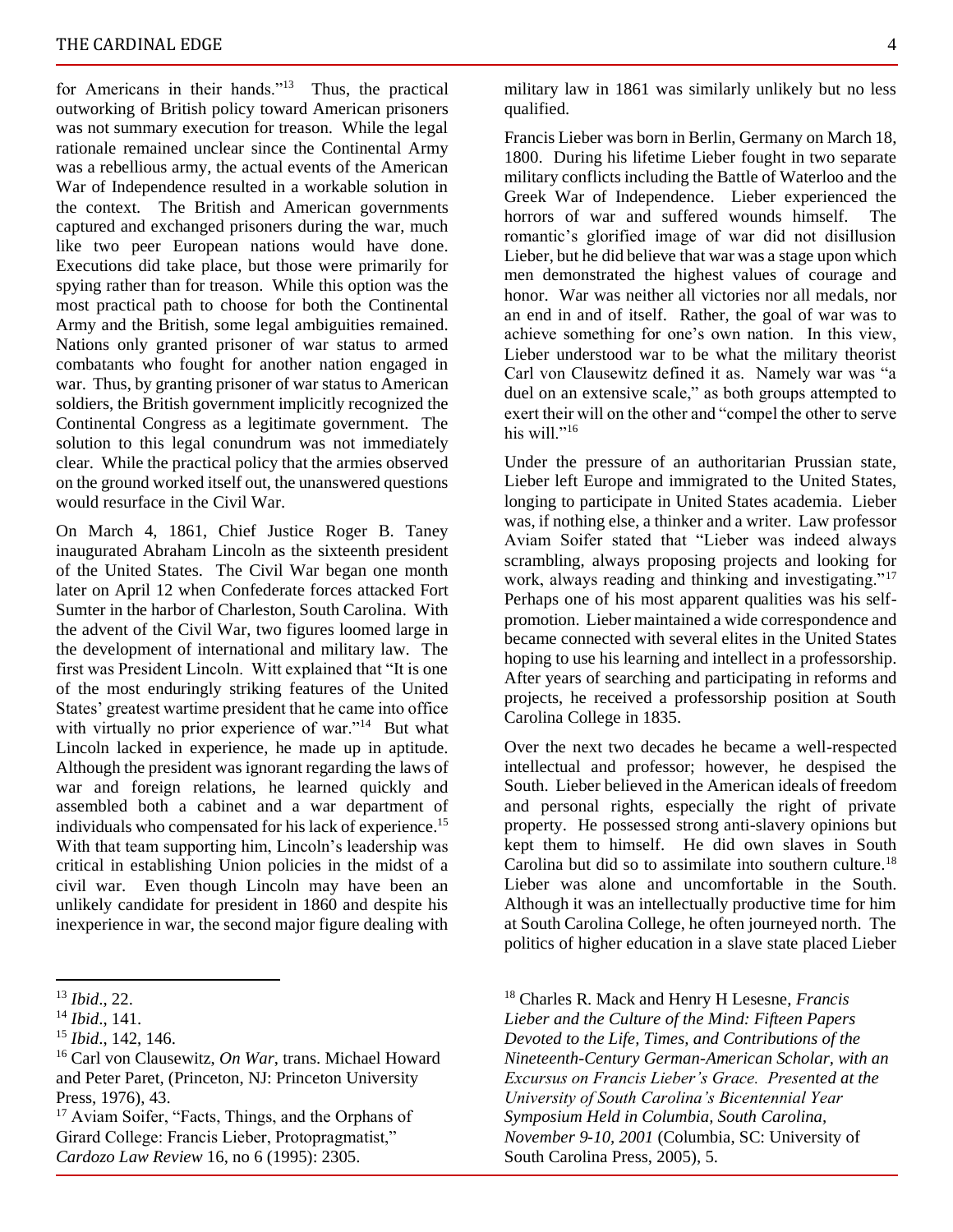at a disadvantage.<sup>19</sup> Despite his work, the college did not grant Lieber a promotion. He resigned from the college in 1856 and moved to New York in 1857, where he received a professorship at Columbia College. When the Civil War began, Lieber's three sons joined the war. Oscar, the oldest son, served as a Confederate officer while Norman and Hamilton fought for the Union. Lieber was 61 years old in 1861 and the aging professor longed to act.<sup>20</sup> Although he could not fight, he applied himself to use his position as a northern intellectual to impact public opinion and public policy on the war, presenting himself and his ideas to members of Lincoln's administration. He was available for work, but the war began with him on the sidelines. So Lieber lectured at Columbia about the laws of war and continued corresponding with his connections in Washington D.C.

With Professor Lieber still teaching in New York, the Lincoln administration faced the issue of international naval law on its own. In 1861, the War Department developed its strategic plan for the war. The plan known as the Anaconda Plan called for the military and economic constriction of the South. The plan required the closure of all Confederate ports on the Atlantic and Gulf coasts, which created problems with Europe. Great Britain and France both had economic interests in the South, with their textile industries connected to the cotton empire of the South. European interests created a complicated minefield that Lincoln's secretary of state, William Seward, had to step through. At first, Seward toyed with the idea of declaring the southern ports closed, but European statesmen rejected this notion.<sup>21</sup> If the Union wanted to close its ports, it would face strong European opposition, which was something the Lincoln administration could ill afford. If the Union chose that course of action, Europe would either submit to the closure and lose economic profits or recognize the Confederacy as an independent nation and treat the ports as open.<sup>22</sup> The latter option would have been disastrous for the Union.

Seward also proposed a blockade. As in 1812, the United States Navy was small in 1861—too small to create an effective blockade. However, given enough time, the Union could create a fleet large enough to constrict the Confederacy. A blockade would also deflect European opposition because international law recognized blockades and Great Britain had political interests in maintaining the power of the navy.<sup>23</sup> But, in order to

establish a blockade and implement the Anaconda Plan, the Lincoln administration had to resolve the issues raised by the 1856 Declaration of Paris.

President Lincoln's policy declared that seceded southern states were still a part of the Union. Disloyal rebels had simply taken over the Confederate state governments. To resolve the conflict, the Union needed to defeat the rebels and reconstruct loyal state governments in place of the disloyal ones. However, if the seceded states were still within the Union, the United States would have to blockade its own ports in order to implement a blockade, which violated international naval law. In addition, the 1856 Declaration of Paris required nations to recognize a blockage only if it was effective. Thus, in order for the Union to close southern ports and for the Anaconda plan to work, the United States Navy had to establish an effective blockade over thousands of miles of coastline with an inadequate fleet all while unlawfully blockading its own ports.<sup>24</sup> Despite the inconsistencies of blockading its own ports, the United States government blockaded them anyway. Many argued that the blockade declaration recognized the Confederacy as a belligerent party to the conflict and thus an independent government. While these arguments had implications upon Lincoln's longterm position of rebellious state governments within the Union, in the short term it allowed him to implement an effective strategy against the Confederacy. Declaring the blockade allowed the Union to limit the flow of material goods into the South while preventing European interference in the Civil War because the blockade was a policy that European powers knew and respected from the Declaration of Paris.<sup>25</sup> Ultimately, the Navy became large enough to establish an effective blockade by the end of the war.

With the naval issue politically resolved, the Lincoln administration implemented the Anaconda plan. As the land war commenced, more issues began to develop. Finally, the German born professor from New York was able to lend a hand. Lincoln had to face a similar question to the one which had plagued the British military in 1776. It was unclear whether the Union could capture Confederate troops as prisoners of war without recognizing the legitimacy of the Confederacy or if international law required the Union to treat Confederates as traitors and separate from the laws of war. Some people argued that the if the Union did recognize Confederate troops as prisoners of war, the captured

- <sup>21</sup> *Ibid.,* 143.
- <sup>22</sup> *Ibid*., 143.
- <sup>23</sup> *Ibid*., 144-145.
- <sup>24</sup> *Ibid*., 145.
- <sup>25</sup> *Ibid*., 146.

<sup>19</sup> Mack and Lesesne, *Francis Lieber and the Culture of the Mind*, 5.

<sup>20</sup> *"Would to God":* Francis Lieber to Henry Halleck, February 9, 1862, as cited in [John F. Witt, *Lincoln's Code: The Laws of War in American History* (New York, NY: Free Press, 2012), 179].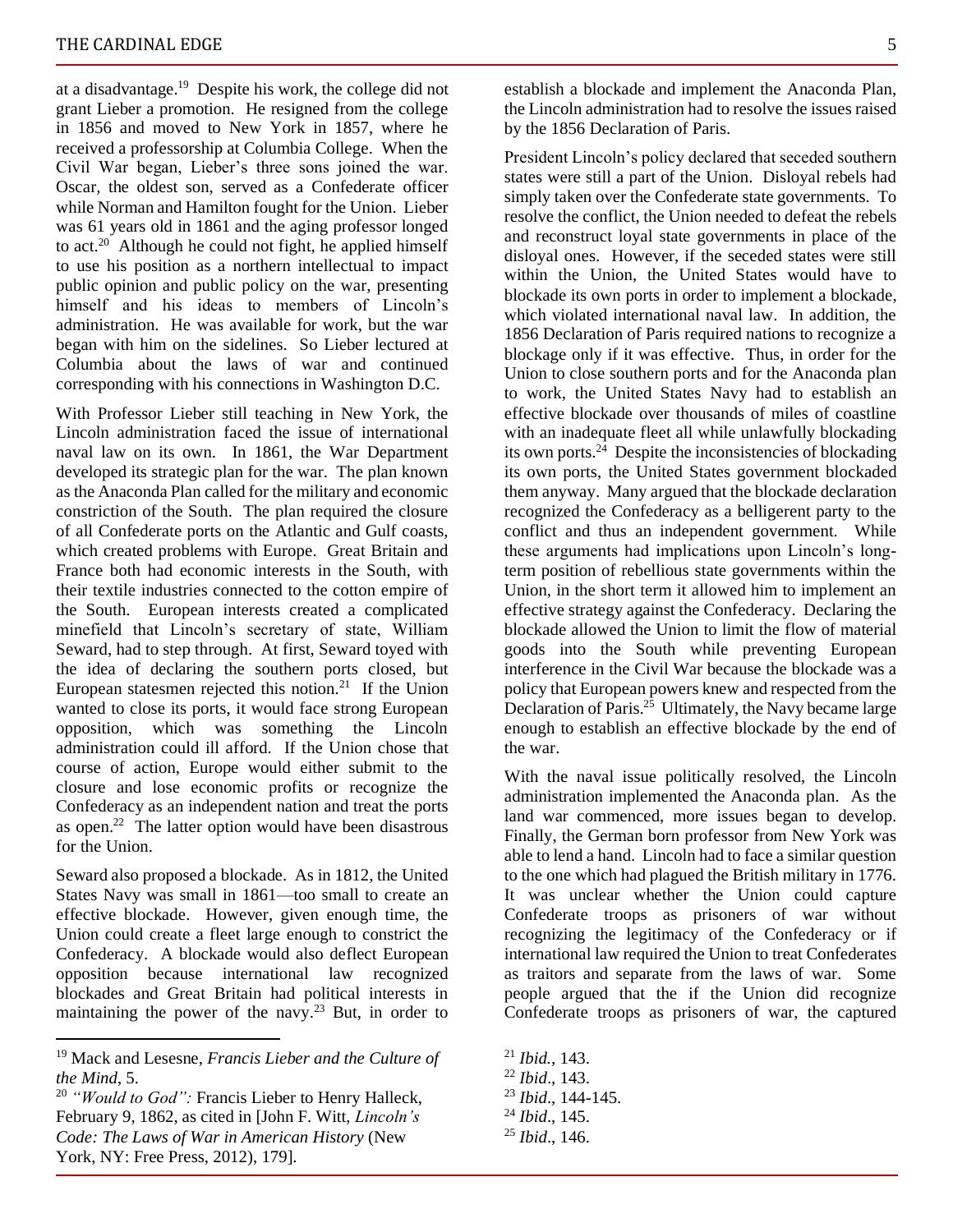troops could be immune from charges of treason. Additionally, as the Union army advanced southward, runaway slaves began coming to Union lines. Some Union generals turned the slaves away, unwilling to challenge the personal property rights of southern slaveholders. Others treated the slaves as free in a type of preliminary emancipation. Seward and Lincoln had created a workable (though not legally watertight) solution to the naval law questions. Professor Lieber helped to answer the other two questions in the trifecta of international military law: slavery and captured rebels.

In February 1862, Union and Confederate forces clashed at Fort Donelson, Tennessee. Lieber heard that the Confederates had wounded his son, Hamilton, during the battle and so Lieber travelled west to find his son. While searching for Hamilton, Lieber met Henry Halleck, the Union general in command of the Department of the Missouri. They developed a close friendship which would be advantageous for Lieber in the months ahead. In July 1862, Lincoln appointed Halleck to be his General-in-Chief in Washington. As General-in-Chief, Halleck addressed many of the legal questions the Civil War raised about military law and corresponded with Lieber regarding some of the issues. Biographer Lewis Harley stated that "[Lieber] was frequently called to Washington for consultation in the War Department."<sup>26</sup> In the summer of 1862, General Halleck commissioned Lieber to research the use of guerillas in war and write a proposal for how the United States should deal with Confederate guerillas. Lieber's argument created helpful distinctions between classes of combatants and Halleck strongly approved of his work.<sup>27</sup>

Lieber proposed to Halleck on multiple occasions that the Union needed a strong codification of its policies and the laws of war. The War Department had often constructed its policies as the war progressed through the changing landscape of Civil War military law. Many times, Union generals adopted contradictory policies, such as the policies regarding runaway slaves. Lieber argued "that the President ought to issue a set of rules and definitions providing for the most urgent cases, occurring under the Law and Usages of War, and on which our Articles of War are silent."<sup>28</sup> In his biography of Lieber, historian Frank Freidel further elaborated that Lieber wanted the President to "appoint a committee to draw up a code defining the acts or offences and in some instances stating the punishment under the laws of war."<sup>29</sup> Lieber was correct that a code would be valuable, but another reason existed which Freidel did not mention when he discussed the reasons for drafting a code. In addition to the apparent need for a general codification to the laws of war, 1863 witnessed dramatic changes in the nature of the Civil War.

On January 1, 1863, President Lincoln issued the Emancipation Proclamation which declared all slaves in Confederate held territory to be free. In April 1863, African American men were serving in the Union army as combat infantrymen. The inclusion of African American men in the military as combat units carried massive implications. The South refused to recognize African American men as real soldiers and did not grant them prisoner of war status. The Union had to respond when Confederate forces refused to grant prisoner of war status to African American troops and commenced selling the captured soldiers into slavery. Thus, although the Lieber Code was about military law and the conduct of United States armies in the field, it was also about slavery and Lincoln's war goals. When the Civil War began, Lincoln's primary goal was to preserve the Union.<sup>30</sup> But after January 1, 1863 emancipation became the other prominent war goal. When Lincoln expanded his war goals to include emancipation, the second war goal pointed to what the war had always been about, namely slavery.

Historians have debated the "genesis" of Lieber's Code and attempted to determine what Lieber's governing principle was when he wrote the Code. John Witt and historian Matthew Mancini argue that slavery and emancipation were prominent factors in Lieber's motivations.<sup>31</sup> Other historians point to the preeminence of preserving the Union or how the challenges of war made the Code necessary. Historian D. H. Dilbeck disagreed with Witt and Mancini when he said "Emancipation-related concerns neither preoccupied Lieber throughout the war nor primarily motivated him to draft his code. He did not set out on a grand effort to reenvision the laws of war for the age of emancipation."<sup>32</sup>

<sup>29</sup> Freidel, *Francis Lieber*, 331.

<sup>30</sup> Thomas Mackey, (lecture, undergraduate seminar at the University of Louisville on the American Civil War and Reconstruction, Louisville, KY, April 2, 2021). <sup>31</sup> Matthew J. Mancini, "Francis Lieber, Slavery, and the 'Genesis' of the Laws of War," *The Journal of Southern History* 77, no. 2 (2011): 325-348.

<sup>26</sup> Lewis R. Harley, *Francis Lieber: His Life and Political Philosophy* (New York, NY: Columbia University Press, 1899), 148.

<sup>27</sup> Frank Freidel, *Francis Lieber: Nineteenth-Century Liberal* (Baton Rouge, LA: Louisiana State University Press, 1947), 329.

<sup>28</sup> Lieber to Halleck, November 13, 1862, as quoted in [Frank Freidel, *Francis Lieber: Nineteenth-Century Liberal* (Baton Rouge, LA: Louisiana State University Press, 1947), 331].

<sup>32</sup> D. H. Dilbeck, "'The Genesis of This Little Tablet with My Name': Francis Lieber and the Wartime Origins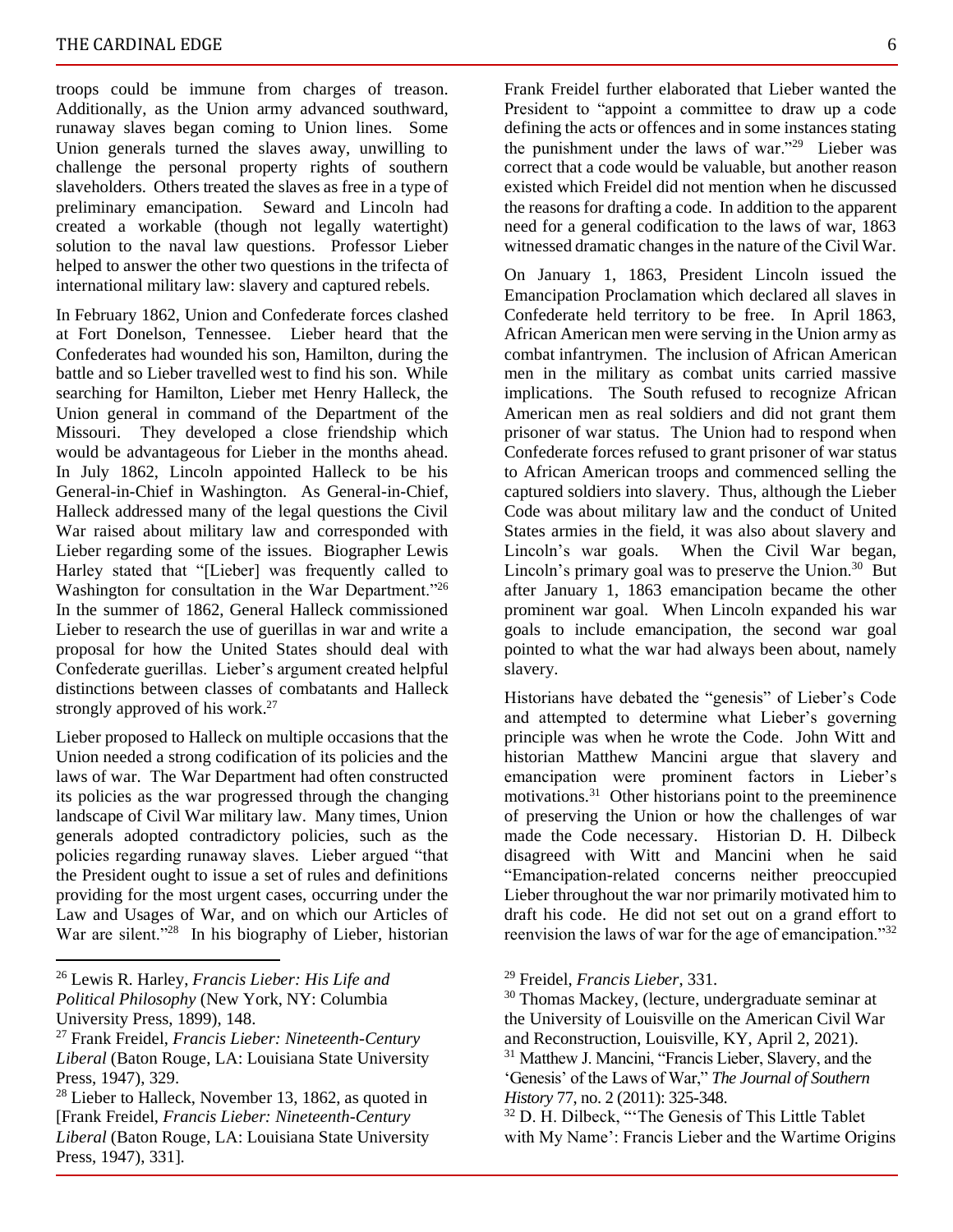Dilbeck went on to explain, "Lieber drafted General Orders No. 100 in response to the 'confusion of ideas' about the laws of war revealed by how Federals handled the issues of prisoner exchanges, guerrilla warfare, and the parole."33

While different historians qualified Lieber's motivations and emphasized one motivation over the other, the Professor spoke for himself. Mancini cited letters where Lieber described his motivations to be on both sides of the debate. <sup>34</sup> Lieber never said that the two motivations were mutually exclusive. He could and did combine multiple motivations into his passion for the Code. Perhaps one motivation was primary in his mind. In the language of the Code, "To save the country is paramount to all other considerations."<sup>35</sup> Regardless of the supremacy of his goals, Lieber did have more than one goal when he set out to write Union military regulations. Historian Richard Shelly Hartigan balanced the issue well when he said Lieber had a "desire to see his adopted country at peace, unified, with all its members free" and "he set aside the first of these goals to secure the latter two."<sup>36</sup>

Thus, in order preserve the Union, ensure a free nation, and return to peace, Lieber sought a military code of conduct which preserved the Union, achieved peace quickly, and applied to biracial armies. He had to establish codes for how the United States would view its soldiers, white or black, and how the United States would expect its enemies to do the same.

In December of 1862, Halleck invited Lieber to come to Washington to join a committee to create a code for the United States Army. Lieber created the rough draft, and after suggestions & revisions by the committee and Halleck, the president approved the Code and issued it from the War Department as General Orders No. 100 on April 24, 1863.<sup>37</sup> Lieber titled the Code "Instructions for the Government of the Armies of the United States in the Field." Because of his initiative and primary authorship, the Code was known as Lieber's Code. When Lincoln's administration issued the Code, it represented the Union's

position on key matters regarding how it viewed and fought the war. However, in writing General Orders No. 100, Lieber not only codified the Union's positions on key questions regarding slaves in wartime and who were prisoners of war, but also established a new philosophy regarding war and a prescriptive code which reflected that philosophy. Witt argued in his book *Lincoln's Code*, that the Code should be "better thought of as Lincoln's."<sup>38</sup> Witt took this position because "the Union's instructions [rose] out of the crucible of slavery" and "it was Lincoln's Emancipation Proclamation that required its production and sent it out into the world."<sup>39</sup> Lincoln provided the leadership and change which created the context of emancipation. Lieber was responsible for codifying the ideals of emancipation within the military regulations. Thus, although Lieber was the author of the Code, Lincoln

Lieber wrote the Code in 157 short articles that described what military law allowed and did not allow in war. Equally important, however, was the fact that Lieber included the rationale behind each prescription or prohibition in the Code. Lieber divided the Code into ten sections. Each section dealt with a specific category of military law.

played a foundational role in its creation.

Section I addressed martial law, military jurisdiction, military necessity, and retaliation. The section was vitally important for three reasons. First, Lieber laid out the three principles which governed military power: justice, honor, and humanity.<sup>40</sup> War was a competition between powers that could be brutal, but the Code required nations to wage war justly, honorably, and humanely. Second, Lieber defined the most important factor to examine in war. In Article Five he wrote "To save the country is paramount to all other considerations."<sup>41</sup> This statement was a strong reflection of Lincoln's first war goal to save the Union. Third, in Articles 13 through 16, Lieber described the test of military necessity.<sup>42</sup> A military action was necessary if

<sup>42</sup> *Ibid.*, sec. I, art. 13-16.

of General Orders No. 100," *Journal of the Civil War Era* 5, no. 2 (2015): 233.

<sup>&</sup>lt;sup>33</sup> Dilbeck, "The Genesis of This Little Tablet with My Name," 234.

<sup>34</sup> Mancini, "Francis Lieber, Slavery, and the 'Genesis' of the Laws of War," 330-332.

<sup>35</sup> Executive Order 100 of April 24, 1863, "Instructions for the Government of the Armies of the United States in the Field," sec. I, art. 5.

<sup>36</sup> Richard S. Hartigan, *Military Rules, Regulations and the Code of War: Francis Lieber and the Certification of Conflict* (New Brunswick, NJ: Transaction Publishers, 2011), 6.

<sup>&</sup>lt;sup>37</sup> Richard R. Baxter, "The First Modern Codification of the Law of War: Francis Lieber and General Orders No. 100," *International Review of the Red Cross* 3, no. 25. (April 1963): 185; Mancini, "Francis Lieber, Slavery, and the 'Genesis' of the Laws of War," 329; Jordan J. Paust, "Dr. Francis Lieber and the Lieber Code," *Proceedings of the Annual Meeting (American Society of* 

*International Law)* 95 (Spring 2001): 114.

<sup>38</sup> Witt, *Lincoln's Code*, 8.

<sup>39</sup> *Ibid*., 8.

<sup>40</sup> Executive Order 100, sec. I, art. 4.

<sup>41</sup> *Ibid.*, sec. I, art. 5.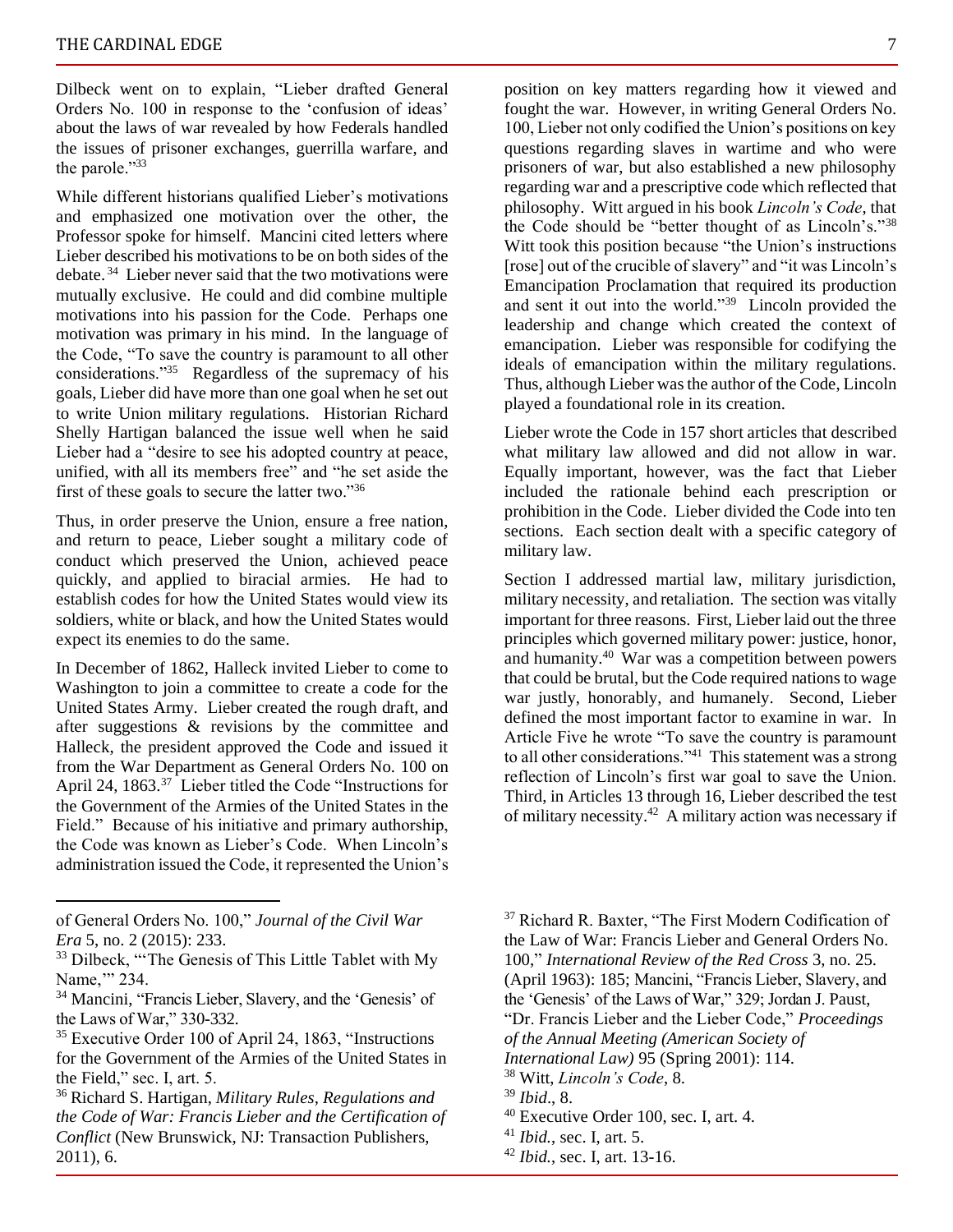it achieved the goal of preserving the Union or "sav[ing] the country."<sup>43</sup>

Lieber's doctrine of military necessity received criticism in the nineteenth century. Law professor Burrus Carnahan, in his article reviewing the doctrine of military necessity, described how the Confederacy condemned the doctrine of military necessity because it could be "a License for Mischief."<sup>44</sup> The Confederacy feared that any Union military action would be justifiable because it was "necessary." Carnahan described how this happened in World War I when Germany used the doctrine of necessity to justify its actions; however, Carnahan noted that "Lieber's principle of military necessity had evolved there into the doctrine of *Kriegsraison*, which permitted the German army to violate many of the laws and customs of war on the basis of military necessity."<sup>45</sup> Carnahan's point was that, even if the Confederacy condemned the doctrine of military necessity and the German army abused it, that was not the original intention of Lieber's Code and his view of military necessity. The principles of justice, honor, and humanity governed military necessity. Military necessity must and could not have been a blank check for an army to take whatever action it desired. On the other hand, military necessity did mean that war could and would be violent and tragic. Lieber believed some things in war were never necessary because they were not just, honorable, or humane. Such things included the use of torture and poisons.<sup>46</sup> But other times, some things were necessary, as long as they were just, honorable, and humane. The ultimate concern was to win the war. Lieber's conclusion to Article 29 followed this logic when he wrote the remarkable words, "The more vigorously wars are pursued, the better it is for humanity. Sharp wars are brief."<sup>47</sup>

Section II dealt with the protection of private property and private persons as well as public works of art and science. Lieber mandated the protection of private property even in war, but there were two important exceptions. The first was if military necessity required the seizure of private property. The second was if the private property was a slave. In that case, Lieber made a strong defense which drew heavily from Lord Mansfield's decision in *Somerset vs. Stewart* in 1772 which established that only positive law could hold a person as a slave and once that person reached free land (or free jurisdiction under the United States military), that person was free, and no one could

return them to slavery.<sup>48</sup> This argument was a powerful tool to carry out Lincoln's second war goal of emancipation. Under Section II, any slave who fled to the United States Army was thereby free.

Section III handled deserters, prisoners of war, hostages, and booty on the battlefield. The key articles built on the emancipation argument of Section II and stated that "The law of nations knows of no distinction of color, and if an enemy of the United States should enslave and sell any captured persons of their army, it would be a case for the severest retaliation, if not redressed upon complaint."49 The statement protected the African American soldiers in the Union military and gave the War Department power to address the actions of the Confederacy.

Section IV codified the War Department's policy on guerilla warfare and the different categories of combatants which Lieber had submitted to General Halleck in 1862. Section V established rules for spies, traitors, and those who otherwise acted outside of the realms of justice, honor, and humanity. The latter category included belligerents who abused flags of truce. The Code dealt with anyone who violated those principles in the strictest terms. Section VI elaborated on prisoner exchange, flags of truce, and flags of protection. Section VII clarified prisoner exchanges by outlining the Union's position on parole.

Section VIII listed rules for armistice and capitulation. Section IX outlawed assassination. Like poisons and torture, assassination was illegal in war. Section X defined insurrections, civil wars, and rebellions. It was worth noting that, although each of the three definitions were distinct, the Code defined the secession of the South and the American Civil War, as an insurrection, civil war, and rebellion simultaneously. Article 149 stated, "Insurrection is the rising of people in arms against their government, or a portion of it, or against one or more of its laws, or against an officer or officers of the government."<sup>50</sup> Article 150 defined civil war as "war between two or more portions of a country or state, each contending for the mastery of the whole, and each claiming to be the legitimate government."<sup>51</sup> According to Article 151, rebellion was "applied to an insurrection of a large extent, and is usually a war between the legitimate government of a country and portions or provinces of the same who seek to throw off their

- $46$  Executive Order 100, sec. I, art. 16.
- <sup>47</sup> *Ibid.*, sec. I, art. 29.
- <sup>48</sup> *Somerset v Stewart*. 1772. 98 ER 499.
- <sup>49</sup> Executive Order 100, sec. III, art. 58.
- <sup>50</sup> *Ibid.*, sec. X, art. 149.
- <sup>51</sup> *Ibid.*, sec. X, art. 150.

<sup>43</sup> *Ibid.*, sec. I, art. 5.

<sup>44</sup> Burrus M. Carnahan, "Lincoln, Lieber and the Laws of War: The Origins and Limits of the Principle of Military Necessity," *The American Journal of International Law* 92, no. 2 (April 1998): 217-218.

<sup>45</sup> Carnahan, "Lincoln, Lieber and the Laws of War," 218.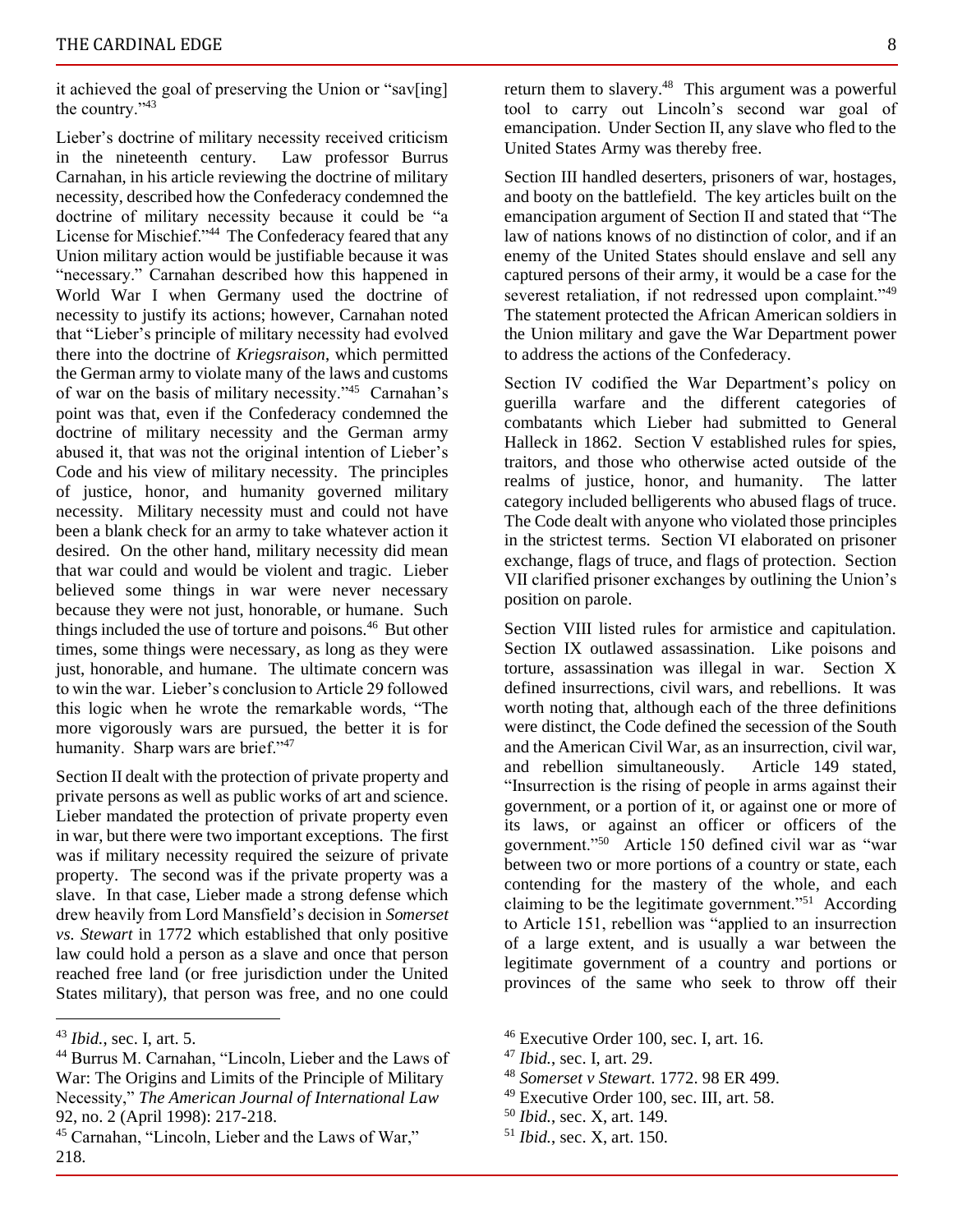allegiance to it, and set up a government of their own." $52$ Under Section X of General Orders No. 100, the Confederate States were guilty of all three charges.

Article 155 and Article 157 were the two final articles of importance in Section X. Article 155 divided the United States' enemies in war into combatants and noncombatants.<sup>53</sup> The Code stipulated that, while they were both enemies, the Union army should not treat both classes the same. There were special protections for both as according to their actions. However, it is imperative to note that non-combatants were not simply noncombatants. They were non-combatant enemies. The Code defined both combatants and non-combatants as enemies. Because non-combatants were enemies, the Code included them in the general sufferings of war. According to General Orders No. 100, the enemy was not solely the infantryman across the field, but the enemy was also the farming family who supported the soldier from the home front. In order to save the country, the Union had to defeat both. Lastly, Article 157 stated that "Armed or unarmed resistance by citizens of the United States against the lawful movement of their troops, is levying war against the United States, and is therefore treason."<sup>54</sup> The final article of the Code established that resistance by a citizen of the United States was unlawful and treason.

On April 24, 1863, Lincoln issued and distributed the Code to both the Union army and the Confederacy. Harley described the Code as "obligatory upon all the armies of the United States."<sup>55</sup> The immediate impact of the Lieber Code upon the Civil War was that it established the Union army's policies on how it would fight the war. The Code impacted prisoner exchanges, provided a standard for Union soldiers' behavior, and defined the enemy and who would or would not receive certain privileges such as prisoner of war status. Law professor Jordan Paust stated that "The Code undoubtedly lessened human suffering during the Civil War, and it formed an authoritative exposition of the laws of war for prosecution of soldiers and civilians then and for years to come."<sup>56</sup> In the bloodiest war in United States history, anything which limited human suffering proved a praiseworthy accomplishment.

When Lieber wrote General Orders No. 100 in 1862- 1863, it served as a seminal work. Historians from the twenty-first century had the difficult task of endeavoring to enter into Professor Lieber's context and accurately discern what his intentions were in writing the Code. The

<sup>56</sup> Paust, "Dr. Francis Lieber and the Lieber Code," 114.

context of two world wars, a cold war, and a war on terror could tempt twenty-first century historians and lawyers to glorify the humanitarian aspects of Lieber's Code. It was true that General Orders No. 100 did place some remarkable restraints on the United States army. However, the same man who wrote the General Orders No. 100 also advocated for a fierce, "sharp war."<sup>57</sup> It was imperative that lawyers, politicians, historians, and military service members understand the proper context of the Lieber Code and not overemphasize either the humanitarianism or the ferocity of the Code in an imbalanced manner. Harley wrote his work on Lieber prior to the First and Second World War. Harley published his book the same year as the first Hague Convention in 1899. His perspective on General Orders No. 100 was helpful to understand the Code from a nineteenth-century context. Harley wrote, "Throughout the code, two leading ideas prevail; the one, a desire to save even our enemies from unnecessary injury and destruction; the other, the necessity of displaying the greatest energy in the conduct of war, so as to speedily bring hostilities to an end, and restore conditions of peace."<sup>58</sup> Lieber himself balanced both Vattel and Clausewitz. According to Hartigan, he remedied the "gap between theory and practice" that Vattel and Clausewitz each presented in turn.<sup>59</sup>

From the strategic perspective, the Code laid forth a just, honorable, and humane path through war that sought to limit unnecessary suffering and preserve human life and culture. At the same time, however, the Code embodied a belief that war had a goal, and nothing was more important that accomplishing that goal. For Lincoln, that primary goal was preserving the Union. After January 1, 1863, the second goal was to emancipate slaves. The Code enabled the Union army to fight for both of those goals. If a military action was necessary to accomplish those goals and it was just, honorable, and humane, it was legal in war. The Code did not sanction unnecessary suffering. But the Code did allow for hard, sharp, extreme suffering if it was necessary. Lieber argued through the Code that sharp (or harsh) wars were short, and short wars were more humane because they reduced overall suffering.

Politically and militarily, the Code helped the Lincoln administration pursue a vigorous policy of reunification and emancipation. The Code proved an essential key in protecting the African American soldiers of the United States Army. While the Code did not prevent horrible acts

<sup>52</sup> *Ibid.*, sec. X, art. 151.

<sup>53</sup> *Ibid.*, sec. X, art. 155.

<sup>54</sup> *Ibid.*, sec. X, art. 157.

<sup>55</sup> Harley, *Francis Lieber*, 149.

<sup>57</sup> Executive Order 100, sec. I, art. 29.

<sup>58</sup> Harley, *Francis Lieber*, 150.

<sup>59</sup> Hartigan, *Military Rules, Regulations and the Code of War*, 4-5.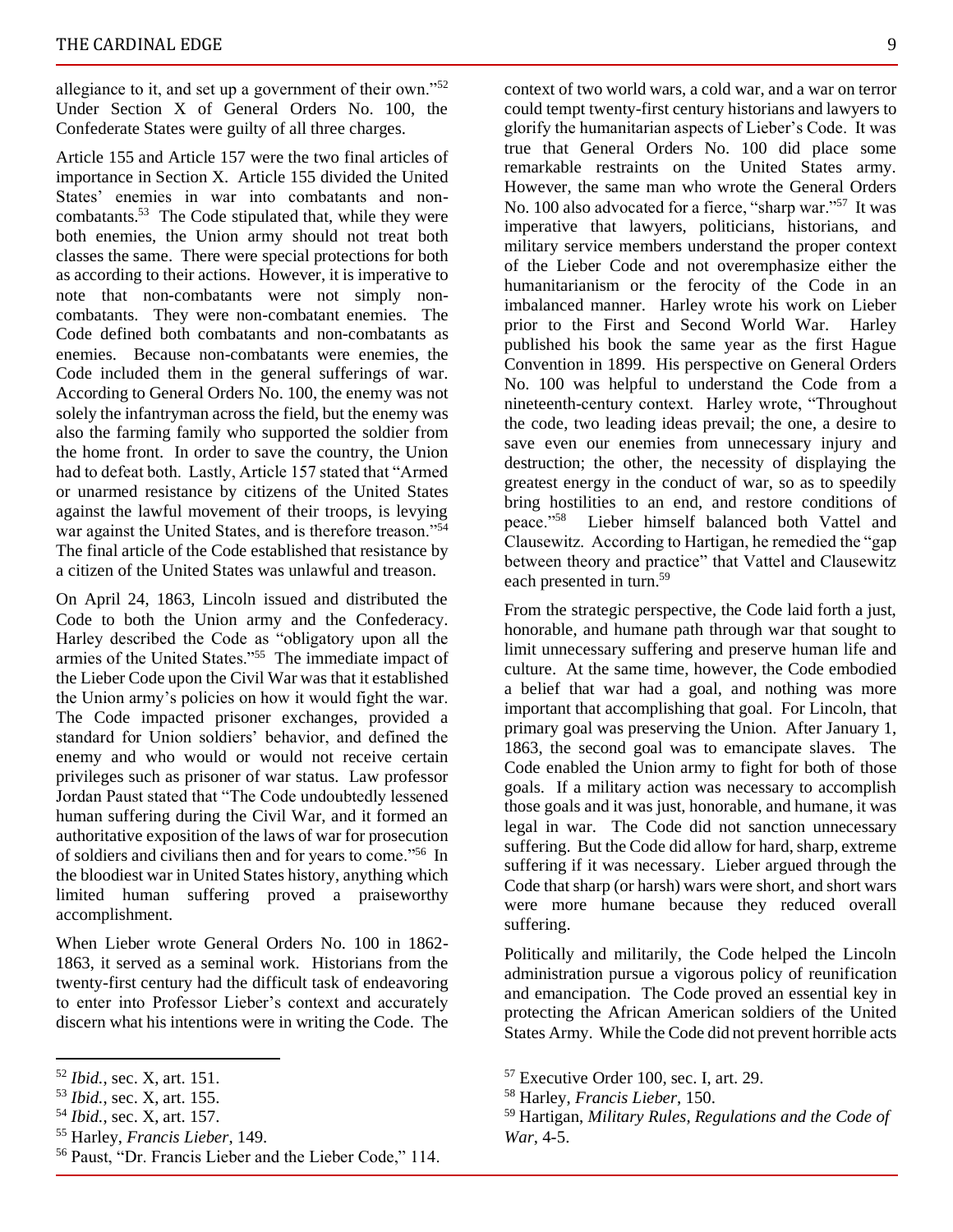of violence against African American soldiers, it was still an integral part of Union military policies. By having a clear published standard of how the Union army and its enemies should act, the Union could punish any violations of those standards according to a predetermined code. The Code laid out the path by which the Union could and would retaliate against illegal acts in wartime. Thus, while the Code did not physically protect African American soldiers, it gave the Union the legal ammunition to respond to its policies of utilizing African American soldiers in combat.

Socially, the Lieber Code redefined the status of former slaves, at least while they were in the army. The scheme of master-slave race relations no longer defined African American men. If they were in the army, they were soldiers, although not yet fully equal to white soldiers. Another cultural impact of the Lieber Code was that it further strengthened the position military law had in United States constitutionalism. United States constitutionalism sought to protect liberty while restricting power, and military might was the epitome of power. The Lieber Code enabled a vigorous military to take the necessary actions to save the country, while simultaneously restraining that power under the Commander-in-Chief and the United States Constitution.

The effects of General Orders No. 100 did not restrict themselves to the United States. Internationally, the Lieber Code was the foundation to several aspects of military law through the Second World War. Several European nations adopted the Code or versions of it as their military regulations. The Code's stipulations on acceptable war tactics influenced international law such as the Hague Conventions of 1899 and 1907. However, Paust reminded historians that the Code did not apply solely to international warfare.<sup>60</sup> In addition to international wars, the Code applied to civil wars, wars of insurrection, and United States conflicts with Native Americans.<sup>61</sup> Thus, the influence of Lieber's Code reached much further than either international wars or civil wars.

Ultimately, the Code was not only a codification of rules of war. Lieber and Lincoln together redefined the way western culture thought about war. Vattel's idea of a morally neutral war did not apply to the American Civil War. Law professor David Kennedy stated that "Vattel wrote for those, like Franklin, who aspired to be wise

statesmen for nations participating in an established international order – not those who wished to revolutionize that order."<sup>62</sup> The Civil War was an unorthodox war between a Union and rebellious insurgents within it, rather than between two independent nations.

For Lincoln, the Civil War was a just war, and he could not separate justice from the goals he pursued. He believed that preserving the Union was a divine task. Lincoln fought the Civil War on moral terms; however, he did not revert to the early European notion of just war which Vattel had rejected. Lincoln would not say he was absolutely justified in his moral position.<sup>63</sup> Lincoln claimed that only God knew what was the right course of action, but as best Lincoln knew, he was doing what was right and thus, he decided to press forward to achieve his goals.<sup>64</sup> Witt succinctly described Lincoln's vision as an attitude of "resolve and humility."<sup>65</sup> President Lincoln said it best; "With malice toward none; with charity for all; with firmness in the right, as God gives us to see the right, let us strive on to finish the work we are in; to bind up the nation's wounds; to care for him who shall have borne the battle, and for his widow, and his orphan—to do all which may achieve and cherish a just, and a lasting peace, among ourselves, and with all nations."<sup>66</sup> That was the true legacy of the Lieber Code. Captain James Garner stated that "the moral and humanitarian principles" of the Code "balance the notions of military necessity and those of humanity in order to (1) protect both combatants and noncombatants from unnecessary suffering, (2) safeguard fundamental human rights of those who fall into the hands of the enemy, and (2) facilitate the return of peace."<sup>67</sup> With these three goals in mind, the Lieber Code represented harsh justice, yet, other times, considerate humanitarianism. The Code focused on the goal of preserving the Union; its true vision, however, was lasting peace.

#### **BIBLIOGRAPHY**

- Baxter, Richard R. "The First Modern Codification of the Law of War: Francis Lieber and General Orders No. 100." *International Review of the Red Cross* 3, no. 25. (April 1963): 171-189.
- Carnahan, Burrus M. "Lincoln, Lieber and the Laws of War: The Origins and Limits of the Principle of Military Necessity." *The American Journal of International Law* 92, no. 2 (April 1998): 217-218.
- Clausewitz, Carl von. *On War*. Translated by Michael Howard and Peter Paret. Princeton, NJ: Princeton University Press, 1976.

<sup>66</sup> President Abraham Lincoln, "Second Inaugural

<sup>60</sup> Paust, "Dr. Francis Lieber and the Lieber Code," 115. <sup>61</sup> *Ibid*., 115.

<sup>62</sup> David Kennedy, *Of War and Law* (Princeton, NJ:

Princeton University Press, 2006), 56.

<sup>63</sup> Witt, *Lincoln's Code*, 365-373.

<sup>64</sup> *Ibid*., 368, 373.

<sup>65</sup> *Ibid*., 373.

Address," (speech, Washington, DC, March 4, 1865).

<sup>67</sup> James G. Garner, "General Order 100 Revisited,"

*Military Law Review 27*. (January 1965): 48.